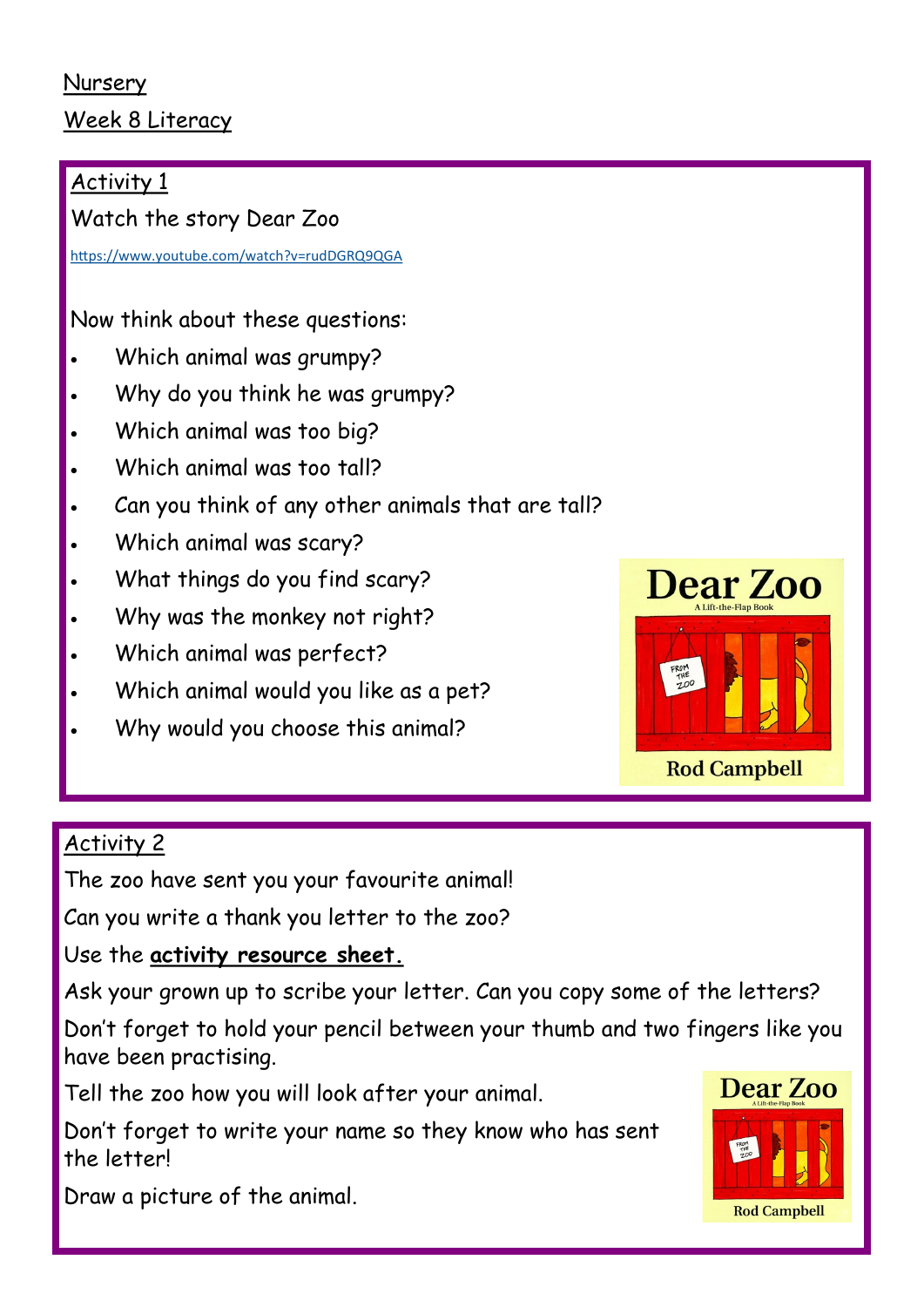### Activity 3

Create your own lift and flap Dear Zoo story.

- Choose your favourite animals.
- Draw or cut out pictures.
- Stick them onto a plain piece of paper or card.
- Create a flap to cover each animal.
- Tell your grown up: what the animal is and why you like it. Can you write this underneath the picture. Do this for each of the animals you have chosen.

For example you could say: 'This is a monkey. I like him because he swings in the trees'

Which animals would you choose? They can be from the zoo, live in the sea or farm, minibeasts or pets.



Here are some examples of animals you could choose.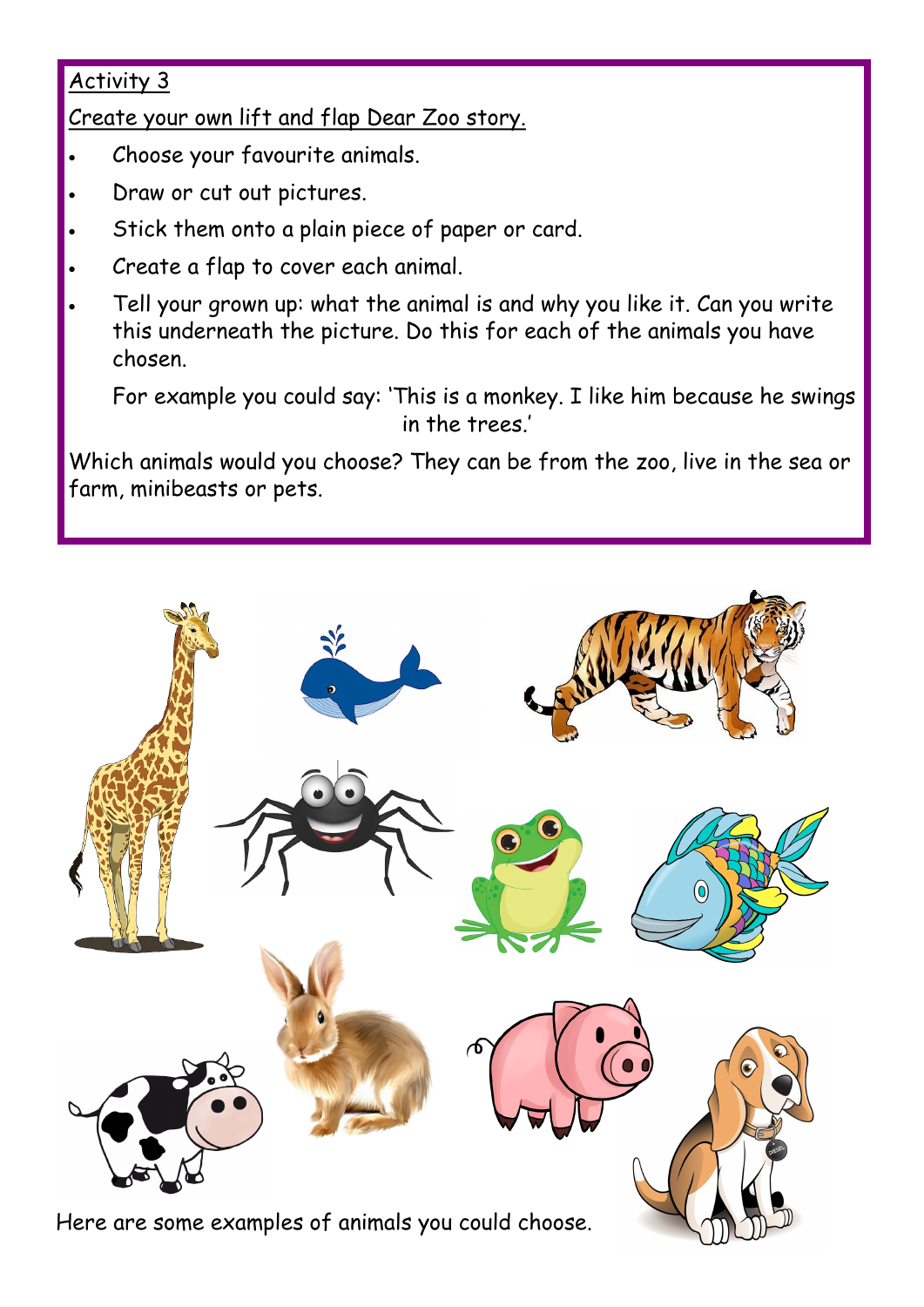# Activity 2 Write a Thank You letter to the zoo.